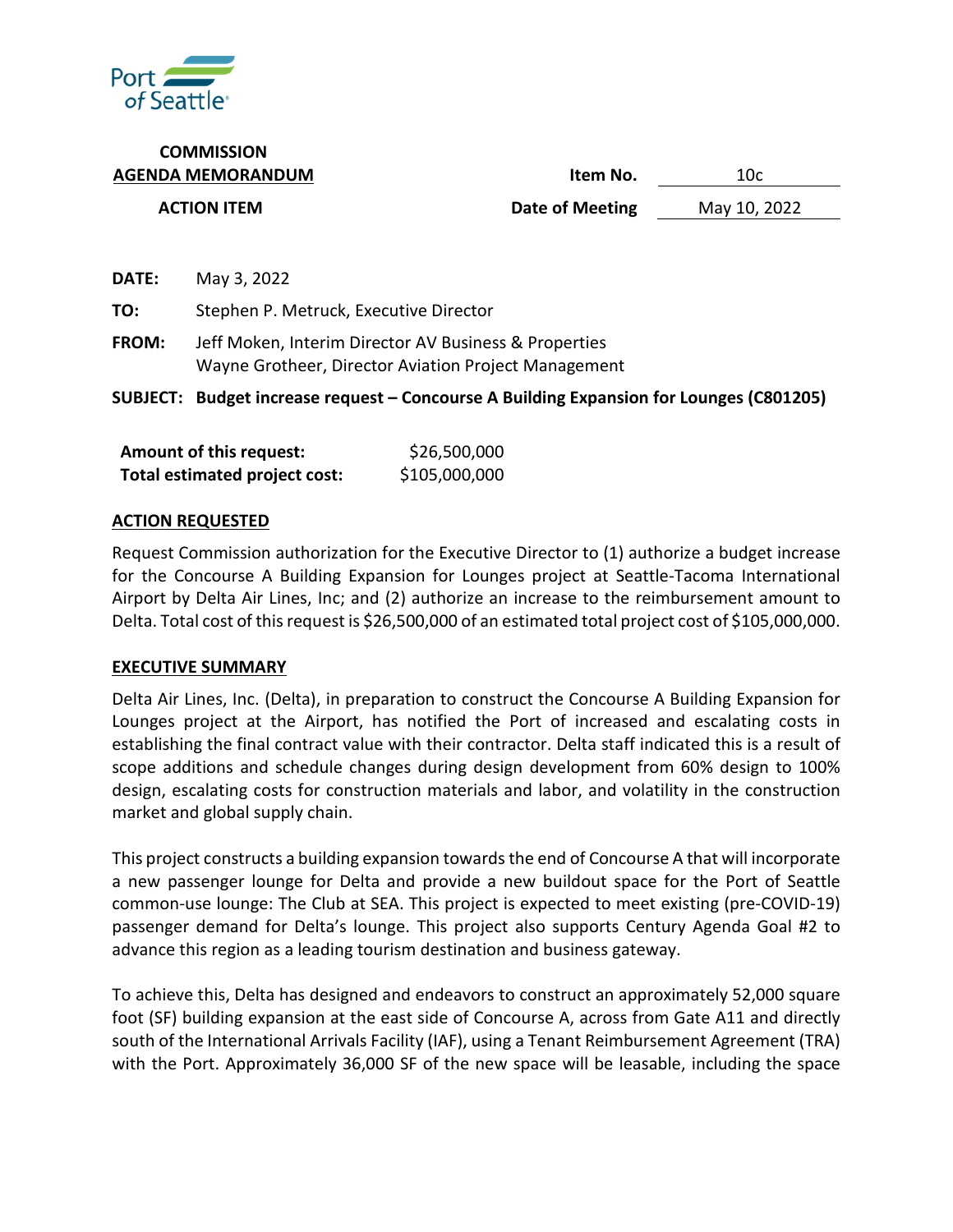that will be directly leased by Delta for their lounge. Delta is investing an additional \$35 million in the tenant buildout of their lounge.

# **JUSTIFICATION**

Delta has requested to construct a new lounge on Concourse A to accommodate passenger demand that shifted from the South Satellite to Concourse A upon the opening of the IAF. The Port currently lacks sufficient space to meet this demand. Thus, to satisfy this request for additional leased space, the Port agreed to permit Delta to design and construct the lounge addition in undeveloped space governed by a TRA. In December 2021, Port Commission authorized the construction of this project. The value of the December TRA was based on 60% design documents. Today's request is to increase the budget to incorporate additional costs based on the 100% design.

### *Diversity in Contracting*

The Port collaborated with Delta and has included in the TRA a WMBE goal of 10%, an apprentice hiring goal of 15%, a women apprentice hiring sub-goal of 12%, a minority apprentice hiring subgoal of 21%, and a priority worker goal of 20% for the construction contractor. Delta has stated that they will strive to exceed these goals.

### **DETAILS**

Existing national and local construction market and global supply chain conditions have created significant cost uncertainty and volatility within the construction industry. As a result, Delta and the Port are eager for Delta to execute a Fixed Guaranteed Maximum Price (FGMP) with their contractor to reduce the risk of market volatility. The value of the request incorporates known and potential costs currently identified by Delta and their contractor. The division of those costs are still being negotiated between the Port and Delta, with both teams expediting their efforts to stave off future cost escalations.

To secure a reasonable level of cost certainty, the Port and Delta are requesting an increase of \$26.5 million for the total project. The value of the TRA will be increased from the previously authorized value of \$65.92 million to \$89.96 million. Delta's original request to the Port was for an increase of the TRA value to approximately \$93 million. The Port and Delta continue to negotiate over the approximate \$3 million difference. The Port will retain that amount within the Port controlled portion of the budget until these negotiations can be completed.

| Issue Type                                 | Value                                                 |
|--------------------------------------------|-------------------------------------------------------|
| Scope Additions                            | \$8,000,000 (new items not previously estimated)      |
| Market Conditions/Supply Chain             | \$8,500,000 (material price increases)                |
| <b>Buyout Contingency/Risk Contingency</b> | \$5,600,000 (risks due to volatile construction mkt.) |
| Delta Soft Costs                           | \$800,000 (design fees for scope adds + Delta PM      |

The increased project costs fall into five categories: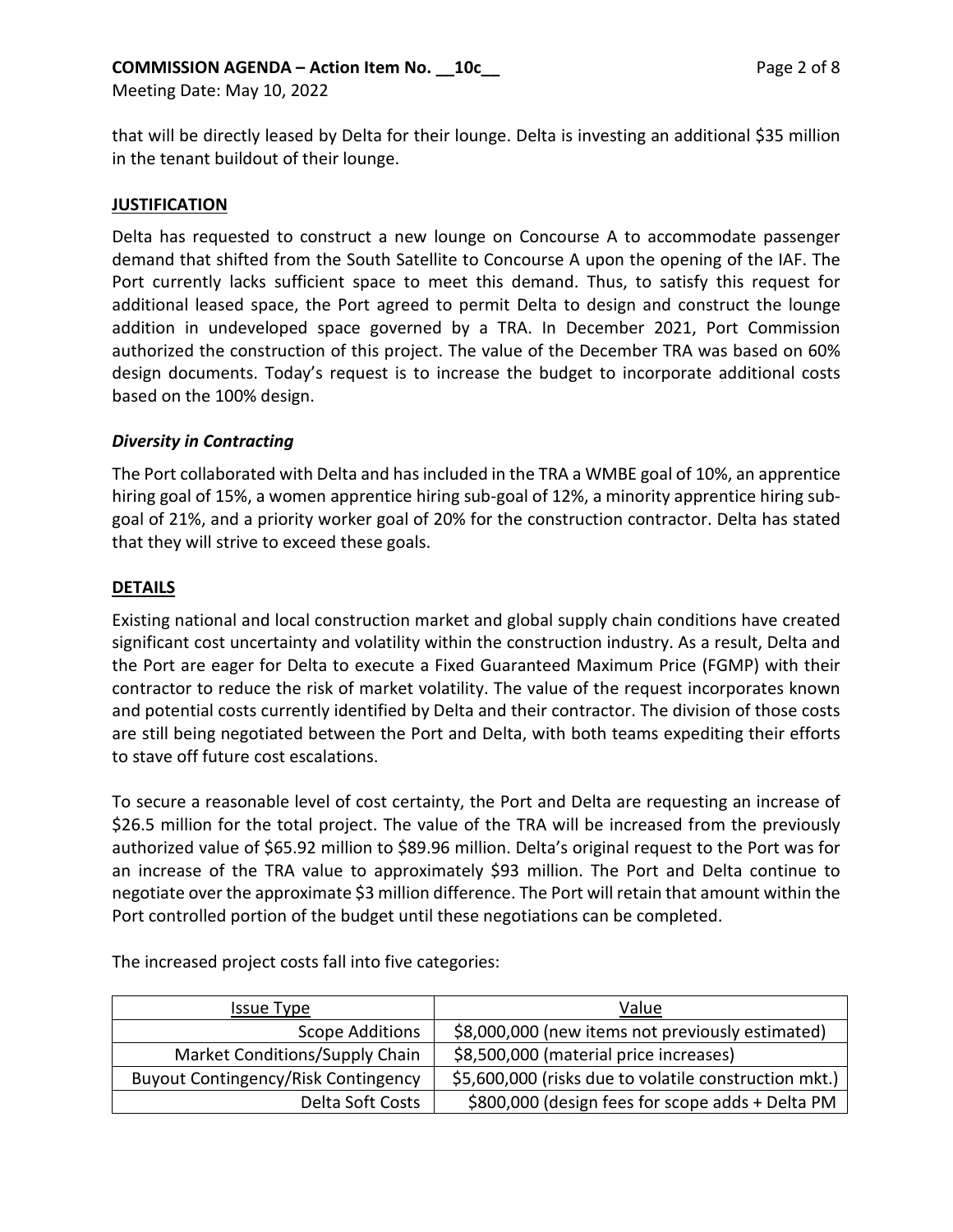| Port Costs   \$3,600,000 (Port PM and contingencies) |
|------------------------------------------------------|
| TOTAL   \$26,500,000                                 |

After the Commission's authorizations on April 27, 2021, and December 14, 2021, the Port and Delta entered into the TRA for this project on August 11, 2021, with an updated reimbursement letter issued on January 20, 2022, reflecting a maximum reimbursement amount to Delta by the Port of \$65,920,000. If this Commission request is authorized, the Port will issue an updated reimbursement letter that reflects an updated maximum reimbursement amount of \$89,960,000.

The project has been identified as a Tier Two project under the Port's Sustainable Evaluation Framework. The project team analyzed concepts to reduce energy and carbon emissions, along with other initiatives to reduce solid waste, promote public transportation, and support employees. The team also calculated the total cost of ownership for the different sustainability concepts. The project will implement (1) triple-glazed electrochromic façade ("smart glass"); (2) all electric appliances (no natural gas); (3) low-flow water fixtures in the Delta lounge; (4) signage for public transportation options; (5) an employee breakroom; and (6) three new electric vehicle charging stations. The sustainability work and recommendations were reviewed by the Commission Sustainability, Environment and Climate Committee on November 18, 2021.The cost increases Delta has notified the Port about include unanticipated scope changes during design development notably to address the relocation of the Port's maintenance shop and escalating costs for construction materials and labor.

Delta will be responsible for the cost and construction of the interior buildout of their lounge within the new building shell. The Port's common use lounge, authorized by Commission for design on December 14, 2021, will be completed by the Concourse A Port Shared Use Lounge project.

# *Scope of Work*

- (1) Construct a building addition of approximately 52,000 SF that will provide shell space for two lounges and associated building systems.
- (2) Reconfigure existing spaces to provide additional leasable office area, an entry foyer, a replacement restroom, and vertical circulation.
- (3) Demolish an existing airport building deemed unfit to renovate and construct a new building in its place to house the relocated Aviation Maintenance Department Passenger Loading Bridge shop that is being displaced by this project. The expense cost to move the shop is included in the budget.
- (4) Provide temporary restrooms for the Port common use lounge to keep the lounge operational during construction of the building expansion.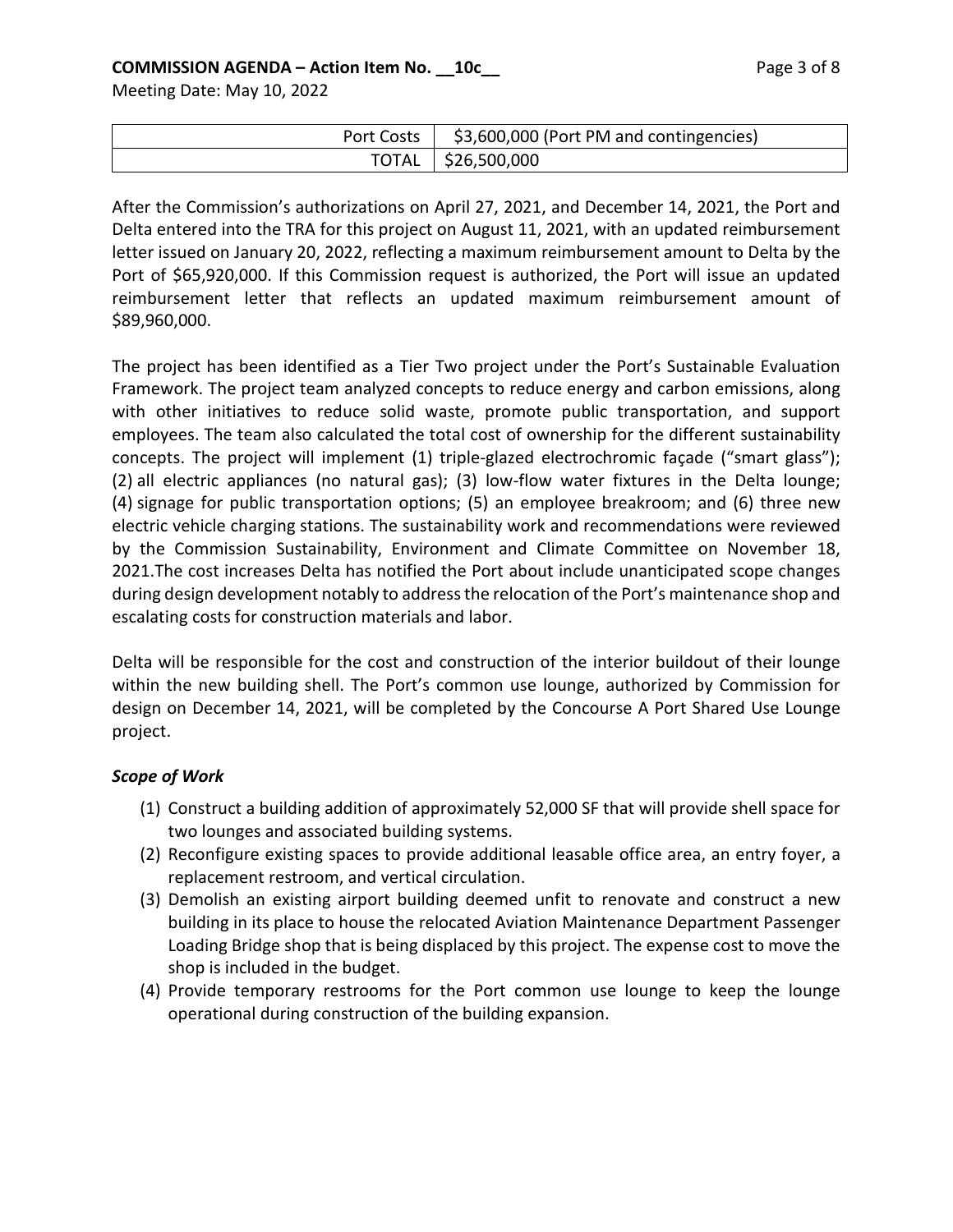# *Schedule*

| Activity                        |                |
|---------------------------------|----------------|
| Commission design authorization | 2021 Quarter 2 |
| Design start                    | 2021 Quarter 2 |
| <b>Construction start</b>       | 2022 Quarter 3 |
| In-use date                     | 2024 Quarter 1 |

| <b>Cost Breakdown</b> | This Request | <b>Total Project</b> |
|-----------------------|--------------|----------------------|
| Design                | \$0          | \$6,300,000          |
| Construction          | \$26,500,000 | \$98,700,000         |
| Total                 | \$26,500,000 | \$105,000,000        |

### **ALTERNATIVES AND IMPLICATIONS CONSIDERED**

**Alternative 1** – Limit the budget increase to \$23,500,000.

Cost Implications: \$102,000,000

### Pros:

(1) This is the lower cost alternative.

#### Cons:

- (1) This alternative unilaterally eliminates some of the design development and risk contingency built into the request from Delta. Port staff may not be able to reach an agreement at this cost with Delta.
- (2) Reducing the contractor risk contingency available to the project will hinder Delta's ability to reach a Fixed Guaranteed Maximum Price (FGMP) with their contractor.
- (3) Market volatility may result in a need to return to the Commission for additional authorization in the future, risking further cost increase.

This is not the recommended alternative.

**Alternative 2** – Increase the budget by \$26,500,000. Increase the TRA value to \$92,890,000.

### Cost Implications: \$105,000,000

### Pros:

- (1) Passenger lounge spaces will be expanded to accommodate anticipated return of demand.
- (2) Location of the lounge on Concourse A will support Delta's operations on Concourse A.
- (3) The expanded lounges (Delta's and the Port's common use) will provide passengers an alternative to waiting for flights in crowded hold rooms, and the Club at SEA will support international airlines who do not possess their own branded lounge.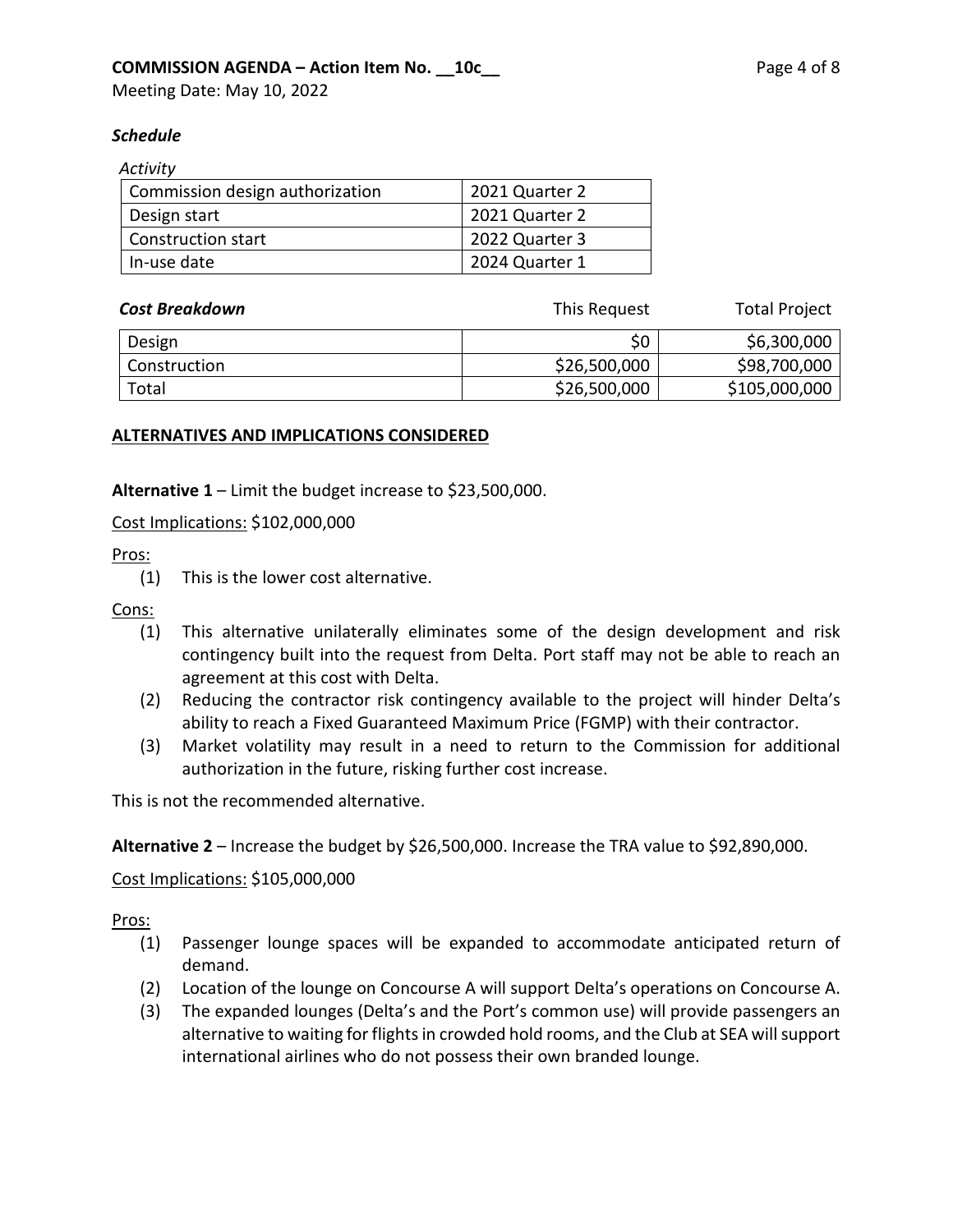# **COMMISSION AGENDA – Action Item No. 10c\_\_ Page 5 of 8**

Meeting Date: May 10, 2022

### Cons:

- (1) This alternative commits the highest amount to the TRA. Approximately \$3,000,000 of this amount is still under review and may not be necessary.
- (2) Funds are unavailable for other uses.
- (3) This is a higher cost alternative.

This is not the recommended alternative.

**Alternative 3** – Increase the budget by \$26,500,000 for the project. Increase the TRA value to \$89,960,000.

### Cost Implications: \$105,000,000

### Pros:

- (1) Passenger lounge spaces will be expanded to accommodate anticipated return of demand.
- (2) Location of the lounge on Concourse A will support Delta's operations on Concourse A.
- (3) The expanded lounges (Delta's and the Port's common use) will provide passengers an alternative to waiting for flights in crowded hold rooms and the Club at SEA will support international airlines who do not possess their own branded lounge.
- (4) This alternative authorized the full amount of the estimated project costs but retains Port control of the portion of the contractor request increase still under negotiations. This provides the flexibility to adjust the TRA value once those potential costs are realized in a timely fashion.

### Cons:

- (1) Funds are unavailable for other uses.
- (2) This is the higher cost alternative.

### *This is the recommended alternative.*

### **FINANCIAL IMPLICATIONS**

| <b>Cost Estimate/Authorization Summary</b>   | Capital       | Expense  | Total         |
|----------------------------------------------|---------------|----------|---------------|
| <b>COST ESTIMATE</b>                         |               |          |               |
| Original estimate                            | \$60,000,000  | \$0      | \$60,000,000  |
| Previous changes - net                       | \$18,450,000  | \$50,000 | \$18,500,000  |
| Current change                               | \$26,500,000  | \$0      | \$26,500,000  |
| Revised estimate                             | \$104,950,000 | \$50,000 | \$105,000,000 |
| <b>AUTHORIZATION</b>                         |               |          |               |
| Previous authorizations                      | \$78,450,000  | \$50,000 | \$78,500,000  |
| Current request for authorization            | \$26,500,000  | \$0      | \$26,500,000  |
| Total authorizations, including this request | \$104,950,000 | \$50,000 | \$105,000,000 |
| Remaining amount to be authorized            | \$0           | \$0      | \$0           |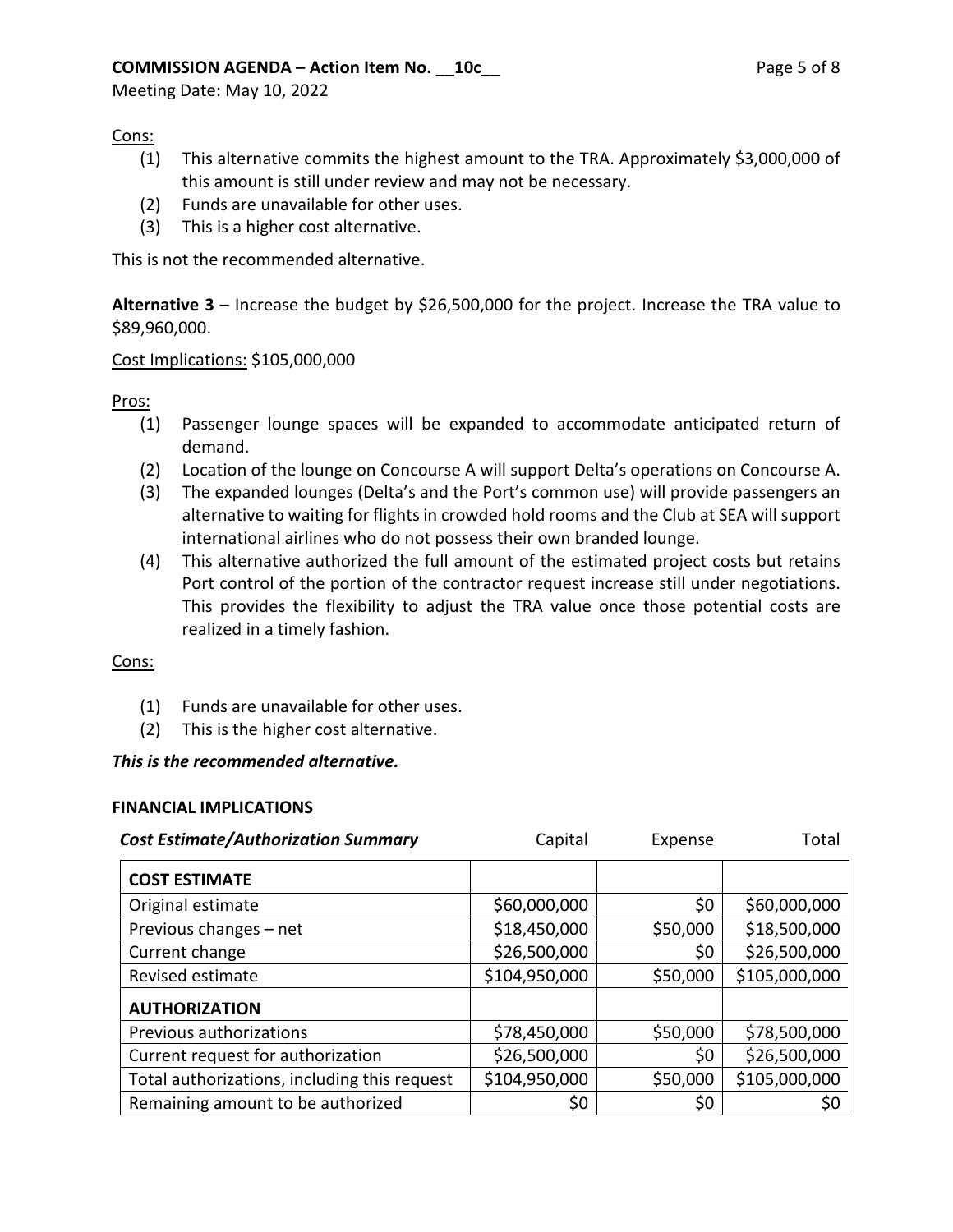# *Annual Budget Status and Source of Funds*

This project, CIP C801205, was included in the 2022-2026 capital budget and plan of finance with a budget of \$71,400,000. A budget increase of \$33,600,000 was transferred from the Aeronautical Reserve CIP (C800753) resulting in zero net change to the Aviation capital budget. The funding source will include the Airport Development Fund and future revenue bonds. This project was approved Majority-In-Interest by the airlines on December 7, 2021.

### *Financial Analysis and Summary*

This project is an investment in additional terminal space that is intended to be used for both aeronautical and non-aeronautical purposes. As a hybrid project, the financial analysis looks at the projects as both a standalone non-aero investment and a terminal investment that flows through airline rates and charges.

### **Aeronautical Rate Base Impacts**

|                                        |                 | 2024        |         |
|----------------------------------------|-----------------|-------------|---------|
| (\$000s)                               | Aero            | Non-aero    | Total   |
| Rentable sqft without Conc A sqft      | 76.78%          | 23.22%      | 100%    |
| Rentable sqft WITH Conc A sqft         | 76.89%          | 23.11%      | 100%    |
| Project cost                           | \$<br>80,731 \$ | $24,269$ \$ | 105,000 |
| Incremental Revenues WITHOUT Conc A SF | \$<br>6,655     |             |         |
| Terminal distribution                  | 10              |             |         |
| Incremental Revenues WITH Conc A SF    | 6,665           |             |         |
| Incremental Debt Service               | 6,665           | 2,002       | 8,667   |
| Incremental Amortization               | 2.6             | 0.8         | 3.4     |
| Incremental CPE                        |                 |             | 0.26    |
| Incremental Terminal Rental Rate       |                 |             | 4.61    |

With the Concourse A expansion, the net terminal square footage distribution has a minor impact on the analysis as the existing project space allocation is reasonably close to the existing allocations.

The table above shows that before Concourse A expansion, 76.78% of the terminal costs are allocated to the aeronautical rate base, which equates to incremental revenue of \$6,655,000. After adding the incremental square footage of this project, the percentage of terminal costs increases to 76.89%; this reflects an \$10,000 increase to Aeronautical revenue. Thus, in 2024 the net impact of the Concourse A expansion project is to contribute \$6,665,000 in incremental revenue to the aeronautical rate base.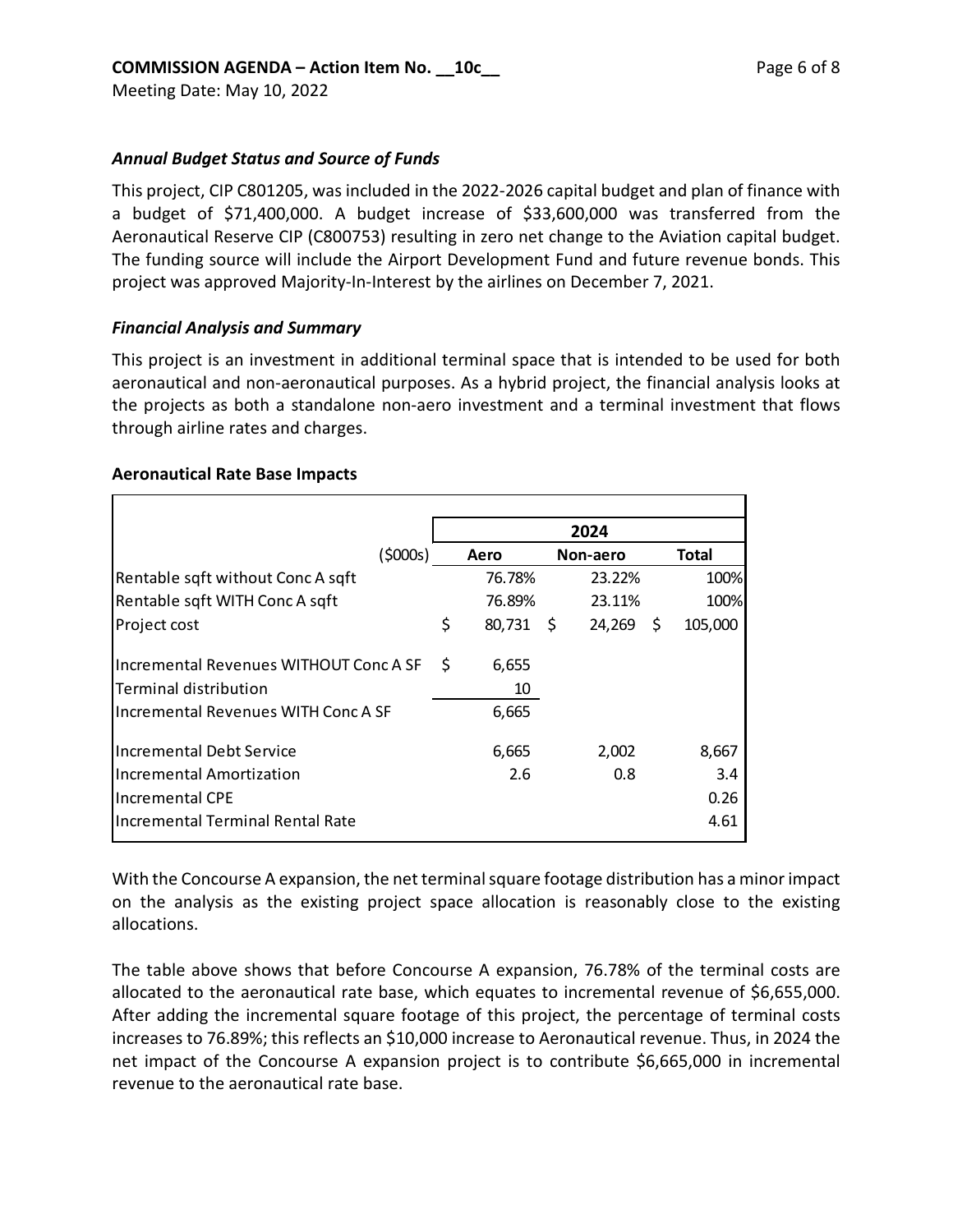# **COMMISSION AGENDA – Action Item No. \_\_10c\_\_ Page 7 of 8**

Meeting Date: May 10, 2022

Terminal rents are established based on the total cost center costs. The project would be completed in Q1 2024. The full year of debt service and equity amortization begin in 2024. The incremental terminal rent would be \$4.61 and CPE of \$0.26 in 2024.

#### **Non-aeronautical Investment Analysis**

The purpose of this section is to demonstrate that the Port has a compelling business case as a non-aero investment. The non-aeronautical investment includes both the cost of new space included in this authorization request and cost of the interior build-out and furnishings (\$24.7 million) included in CIP C801207 (note that C801207 has not changed).

The table below shows the allocation of capital costs based on rentable square footage. For nonaero purposes, 18.17% of the rentable square footage, equating to \$19 million in capital cost, establishes the basis of the non-aero portion of the project. The lower part of the table identifies an incremental revenue increase of \$4.3 million in 2027. This new revenue, attributed to the airport lounge generates the positive Net Present Value of \$240K, which signifies a good investment. Given that the existing space is currently generating revenues, the NPV is netted against a base case (do nothing).

| <b>Non-aero Investments</b>    |                  |              |               |
|--------------------------------|------------------|--------------|---------------|
|                                | Non-aero         | Aero         | Total         |
| Concourse A rentable sqft      | 6,499            | 29,264       | 35,763        |
| Concourse A rentable sqft %    | 18.17%           | 81.83%       |               |
| $$$ in 000s                    |                  |              |               |
| Base Building, C801205         | \$<br>19,081     | \$<br>85,919 | \$<br>105,000 |
| Furnishings, C801207           | \$<br>24,726     | \$           | \$<br>24,726  |
| <b>Total Capital</b>           | \$<br>43,807     | \$<br>85,919 | \$<br>129,726 |
| <b>Non-Aero Analysis</b>       |                  |              |               |
| Payback (years from opening)   | 8                |              |               |
| NPV (through 2043)             | \$<br>40,330     |              |               |
| <b>NPV Incremental to Base</b> | \$<br>240        |              |               |
|                                | 2024             | 2027         |               |
| Incremental Non-aero Revenue   | \$<br>$1,114$ \$ | 4,948        |               |
| Incremental Non-aero O&M       | \$<br>(337)      | 1,210        |               |
| Debt service TERMB to Non-aero | \$<br>(2,004)    | (2,004)      |               |
| Non-aero Net Cashflow          | \$<br>(553) \$   | 1,734        |               |